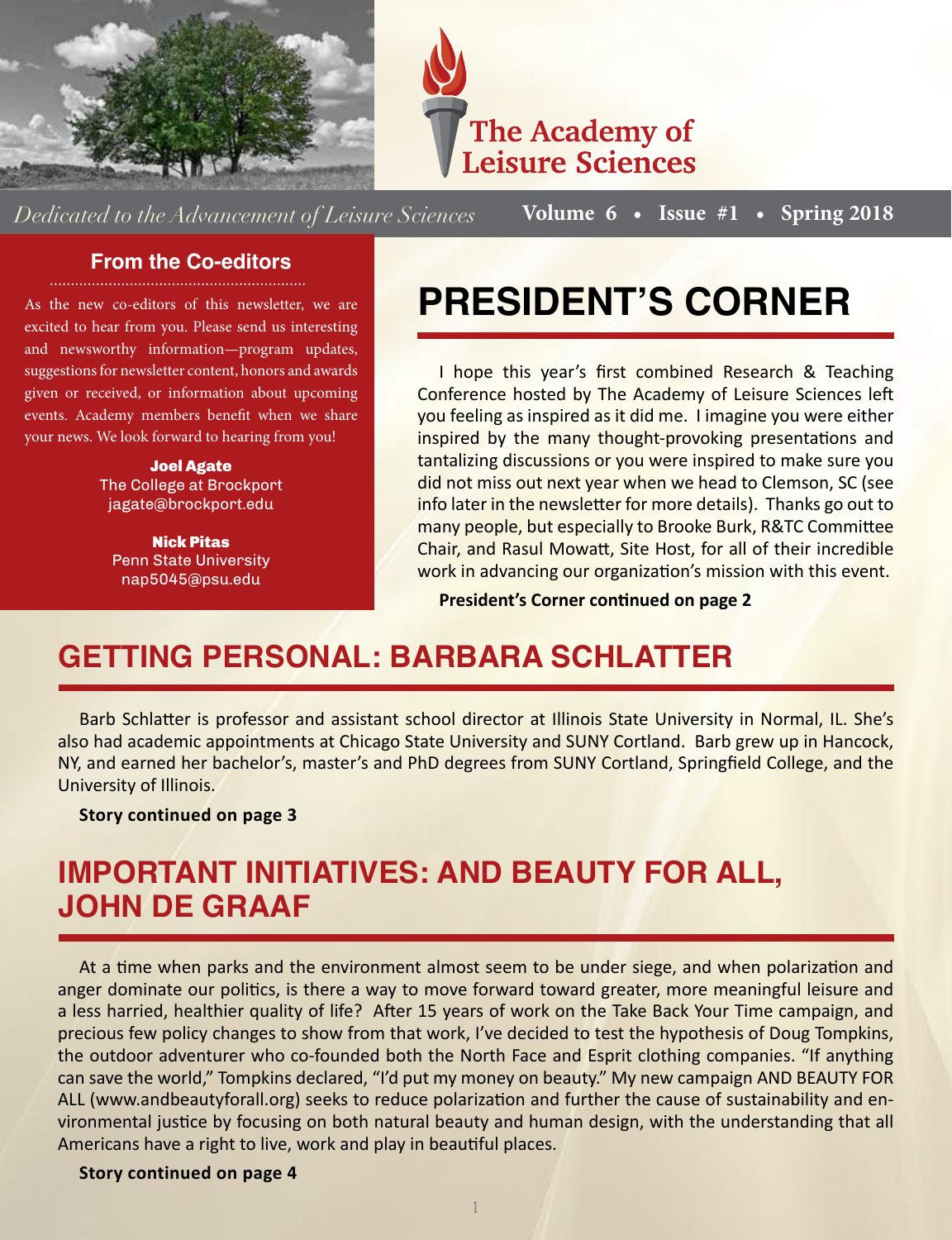#### **PRESIDENT'S CORNER CONTINUED FROM PAGE 1**

During the conference, I provided an update on the many initiatives that are currently underway with TALS. I will recap those here to help us reach those who could not be with us at the conference or to remind those of us who were.

- The new year brought about the need to restaff TALS' BOD and Committees. If you're not currently involved in one of these but would like to be, please let me know and I will point you in the right direction.
- We hosted our Research & Teaching Conference, increasing attendance from ~120 people last year to over 160 this year.
- Denise Anderson, past-president, has continued her work to develop memorandums of understanding (MOU) with connected organizations, creating an MOU with LSA and developing a more informal but enhanced relationship with ACA, to add to existing MOUs with ANZALS and NASSM.
- In support of these new partnerships, TALS made its first attempt at webcasting a few of our conference sessions to make them available for LSA and ANZALS members, for whom attending the conference might be too cost prohibitive.
- New research awards have been created to supplement the teaching awards TALS already had in place (See z.umn.edu/TALSAWARD for info on the call for the 2019 Awards).
- Due to changes in the timing of our annual conference and the structure of TALS as a standalone organization, we've also been updating the TALS website and standard operating procedures manual.
- Recent efforts have led to both a growth of membership in TALS (from 433 individual members and 19 institutional members to 618 and 37, respectively) and a growth of our Future Scholars Fund, from \$60,088.19 in September 2017 to \$69,993.95 in February 2018.
- We are currently working with major journals (initially from Sagamore-Venture and Taylor & Francis) to develop the protocol to provide regular postings of the Table of Contents of our most popular journals on TALS Listserv.
- The sites for the 2019 and 2020 R&TCs have been secured (Clemson and the University of Illinois, respectively).
- Significant work on a new lecture series to replace the George Butler Lecture Series, which will remain at NRPA's Congress.
- Our efforts most recently have turned to preparing for a Strategic Planning Workshop with TALS Board of Directors. We have also included three non-members who are emerging professionals who have expressed an interest in additional involvement with TALS. In this way, we hope to ensure that we remain viable and best able to meet the needs of our members from a variety of professional levels.



As we get ready for that Strategic Planning Workshop, we will continue to send out short, 1-3 question surveys on TALSnet, ones that you can take straight from your email. We encourage you to give us your feedback so we can continue to best serve our members. Additionally, if you have more developed thoughts on where TALS should be going, what we should be doing or how you can be involved, please feel free to let me know: westst@appstate.edu.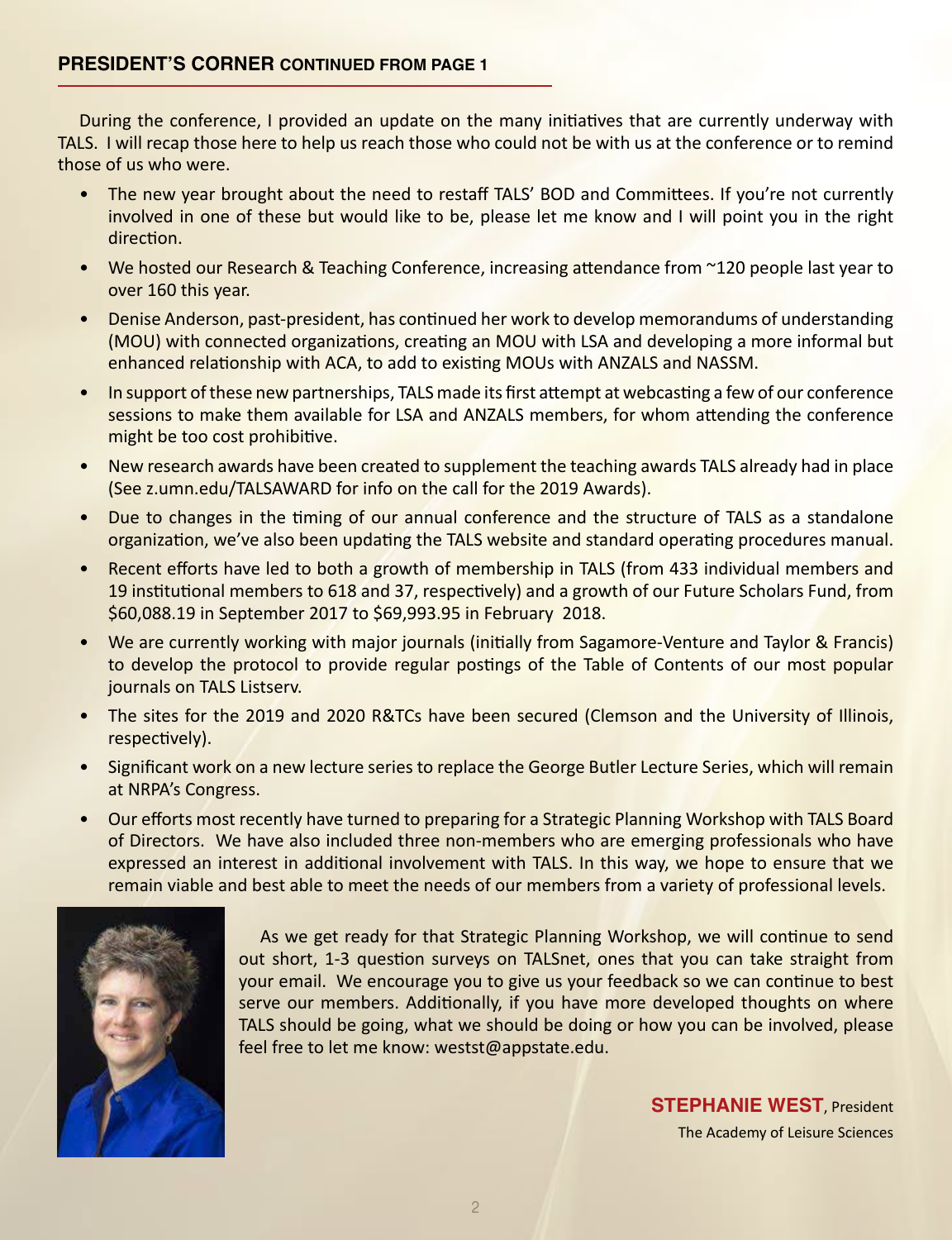#### **GETTING PERSONAL: BARBARA SCHLATTER CONTINUED FROM PAGE 1**

#### *1. How did you get into the field, and what inspired you to pursue a career in recreation and leisure?*

People ready to engage in leisure are often in a state of mind where they are ready to relax, try something new, and hopefully have a little fun. Working with people in this mind-set is a joy! Informing my family and friends back in the late 70s *I'm going to major in recreation* was met with confusion and some snickers. Students have asked me over the years how I explain the field to others. I do so by posing three questions. First, how did you meet your best friends or even your significant other? Many times it occurred in a leisure setting (I met my husband in a bar). Second, after you've paid the rent and bought groceries, how do you spend your discretionary income? Often we spend it on our leisure. And lastly, what do you dream about doing when work and subsistence obligations are finished? Often it is about what we plan to do in our leisure.

#### *2. Whose work has inspired you over the years and why?*

When I started my undergraduate studies in recreation and leisure studies, there were no books on recreation programming. Leadership, yes, but not for programming. Even during my master's studies in the mid-1980s, there was little available in terms of program planning, yet it was the bread and butter to everything we did! When Bob Rossman's *Recreation Programming: Designing Leisure Experiences* was published in 1989, it included a statement that still rings true today: "Programming is the central focus of the leisure service profession and the primary mission of leisure service organizations" (p. 15). Who would have guessed that 14 years later Bob would ask me to join on the third and subsequent editions of the book?

#### *3. What are some important trends and issues we should be addressing in our field (from any perspective - research, education, outreach, administration/leadership, etc.)?*

Pine and Gilmore's work on the *experience economy* has really begun to impact our field. We're seeing places like Brigham Young University and CalPoly change their department names to Experience Design and Management, and Experience Industry Management. The field continues to move beyond the provisions of leisure goods and services, and into the design of meaningful and memorable experiences for leisure, tourism, sport, events, and more.

I also think we need to move beyond our borders and globalize, not just our academic programs but in The Academy of Leisure Sciences, too. It is a global stage we play on, and our profession should be doing all it can to connect with people around the globe in terms of teaching, research, and service.

#### *4. What career contributions are you most proud of?*

Co-authoring *Recreation Programming: Designing and Staging Leisure Experiences* with Bob Rossman continues to be a great honor. Bob remains one of the most motivated and creative people I know, and having the opportunity to work with him over the years has been a joy.

I was honored to have been the president of the American Leisure Academy (ALA) during the time when the organization was integrated into the newly reframed The Academy of Leisure Sciences (TALS). While it was no easy task, *we did* it thanks to guidance and support of Chris Edginton, Karla Henderson, Joe Bannon, Al Ewert, and many more! I was later elected as president of TALS, and our first strategic planning meeting led to the establishment of an annual teaching and research conference, TALSnet, and raising \$16,000 in a

challenge campaign to build the Future Scholars Endowment Fund. While I was not responsible for these accomplishments, I got to *ride the wave* with many talented colleagues to get these things done!

#### *5. Where do you find leisure?*

I find leisure in my relationships with family and friends and the things we do together. It may be as simple as sitting on the front porch talking or traveling to far flung places. I also find leisure at Illinois State University. Work is like leisure when surrounded by clever faculty and fine students!

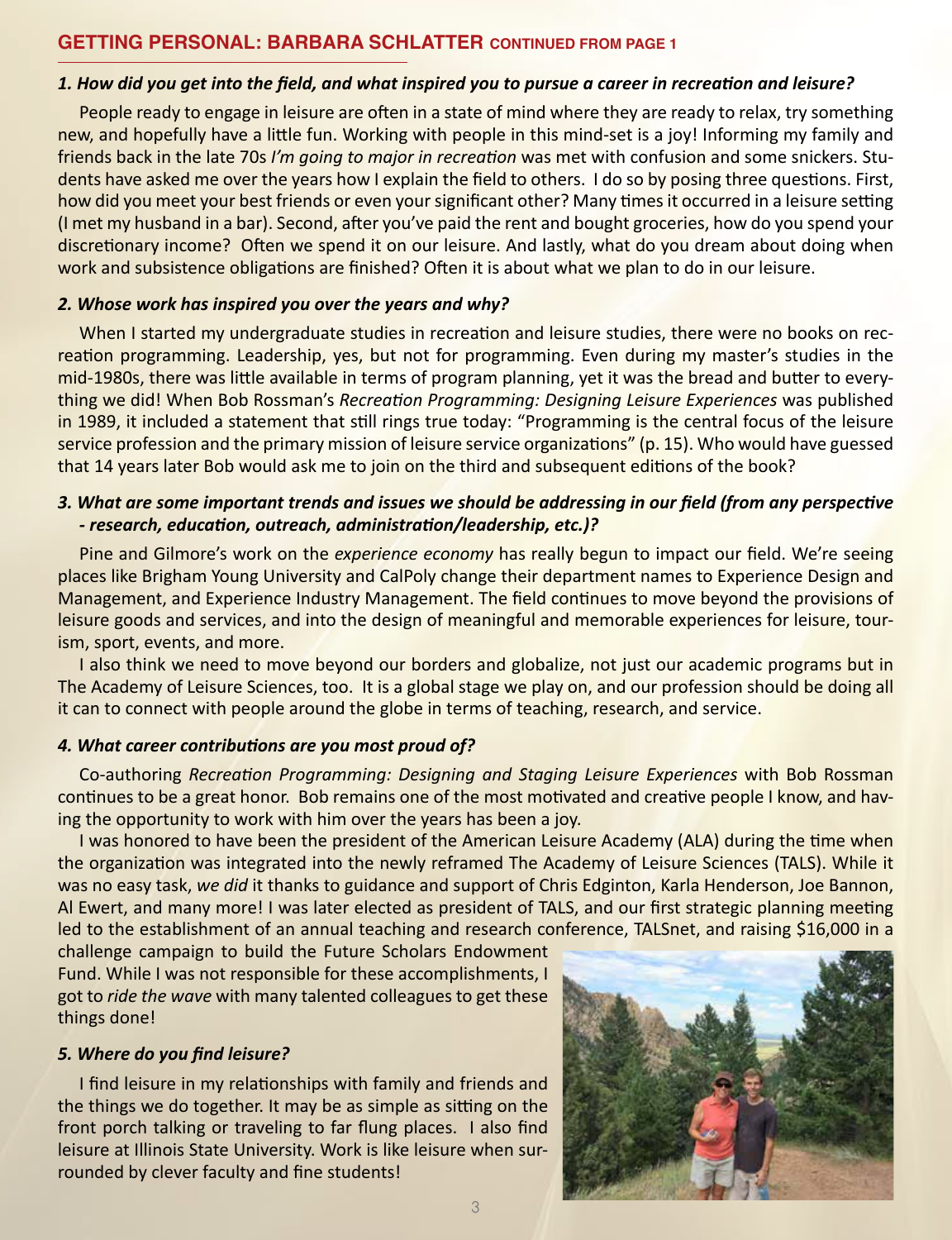#### **IMPORTANT INITIATIVES: AND BEAUTY FOR ALL, JOHN DE GRAAF CONTINUED FROM PAGE 1**

Since I and others began this new campaign last May, we have begun to get cities on board passing proclamations supporting the effort, built a website, begun to seek partnerships with other organizations and assembled a top-flight team of endorsers and advisors. In the past month, I have spoken at several colleges and to the National League of Cities about our campaign, and together with Vallejo, CA mayor Bob Sampayan and former Seattle City Council president Nick Licata, I've written for the National League of Cities websites, urging that its focus on infrastructure require that new developments be based on sustainability, social connection, health, and beauty instead of transit speed and short-term growth.

In short, our new effort aims at nothing less than a transformation of American values away from a materialistic obsession with wealth and growth and toward an emphasis on quality of life and sustainability.

Beauty is an overarching theme for this change in values. I have written extensively about the concept of "bread and roses," especially with regard to issues of time and leisure. But in James Oppenheim's 1911 poem, roses meant more than just the time to smell them, however important that was. "Small art and love and beauty, their drudging spirits knew," the poet wrote of immigrant mill workers, "Yes, it is bread we fight for but we fight for roses too...Hearts starve as well as bodies, give us bread but give us roses." Aldo Leopold and John Muir both spoke of the need for both bread and beauty. A hundred years ago, the City Beautiful, Country Life, Arts and Crafts and Nature Study movements called Americans to a different, less acquisitive vision of the American dream. This new campaign repeats that call.



### **AND BEAUTY FOR ALL: GETTING INVOLVED**

The And Beauty for All campaign is based loosely on the national "beautification" project of the 1960s, led by Lady Bird Johnson and Interior Secretary Stewart Udall. During that period, Congress passed bipartisan beautification legislation creating national parks and monuments, expanding local parks and open space, saving rivers, improving air and water quality, establishing a Wilderness Preservation System, and employing thousands of youth in environmental restoration programs. Part of that campaign was a commitment to healthy recreation and leisure for all Americans.

What I hope is that you will consider our website and the essays it will take you to, consider focusing research projects on the goal of beauty for all, inspire your students to work for an America where leisure can be enjoyed in beautiful surroundings, document the projects in your communities that preserve and promote beauty and engage in some way in And Beauty for All Day, which we will celebrate on or around

October 2nd of this year. That date is the 50th anniversary of Lyndon Johnson's signing of four "beauty bills"—the North Cascades and Redwoods National Park Acts and the Wild and Scenic River and National Scenic Trails Acts. As we remember these bills and the efforts of millions of Americans to save open space, create parks and restore our landscape let us commit to doing our share to protect and extend that legacy in the years to come.

If you can help or are looking for projects and internships for students, please contact me at jodg@comcast. net. Consider being a part of And Beauty for All Day and getting active in this campaign. And thanks so much!

# And BEAUTY for ALL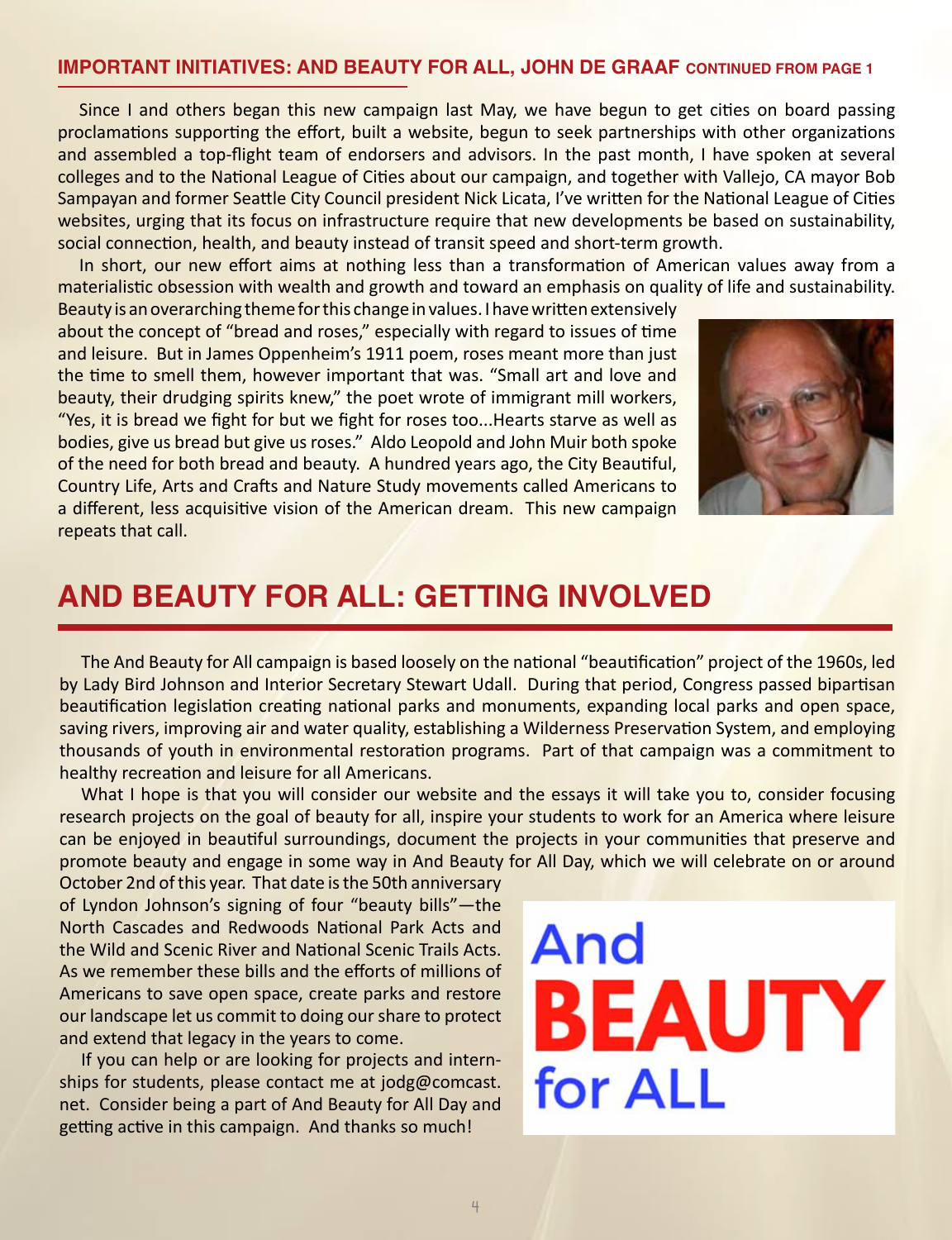TALS has recently signed memoranda of understanding and initiated relationships with several like-minded organizations. Each 2018 issue of the TALS newsletter will include an introduction and update from one of these organizations. Please read on to learn about the important work of the Leisure Studies Association.

According to its Constitution, the object of LSA is to educate the public in all matters relating to leisure. The LSA aims to do this by fostering research in leisure studies; promoting interest in leisure studies and advancing education in the field; encouraging debate through publications, and an international journal *Leisure Studies*; stimulating the exchange of ideas on contemporary leisure issues; and disseminating knowledge of leisure studies to create the conditions for better-informed decisions by policy makers.

The LSA is totally dependent on volunteers to establish its strategic direction and achieve its objectives. The LSA Executive Committee, elected by its members, carries out all the administrative tasks of the Association. The current Executive Committee consists of eight defined roles plus honorary and ordinary members. The roles that currently form the Committee are: Chair, Secretary, Treasurer, Newsletter, Digital Communications, Publications, Membership and Student Representative. In addition, at the annual conference hosted by Salford in 2013, LSA's Constitution was amended to include the role of LSA 'Ambassador'. These Ambassadors will take on presidential roles: firstly, they will support the aims of the Association and provide support and guidance to the Executive Committee (as guided by the Executive Committee); and secondly, they may be asked to undertake specific work for the Executive and current Officers of the Association (as required and agreed).

The LSA is not a large organisation. The current membership fluctuates around 100 members. Membership is international and includes colleagues from countries such as the USA, New Zealand, Australia, Brazil, and Spain. The vast majority of members (probably around 90%) are based in the UK. This number is probably below the overall number of academics working in leisure-related subjects in the UK. However, as has been reflected elsewhere (Fletcher et al., 2017), the field of leisure studies is now quite crowded in terms of different learned societies, all of which are competing for members. For example, the Political Studies Association (which has a Sport Study Group), British Sociological Association (which has separate Sport and Leisure & Recreation Study Groups), Association for Event Management Education (AEME), Association for Tourism and Leisure Research and Education (ATLAS) and British Society of Sport History (BSSH) will each have members interested in leisure studies, but who perhaps prioritise membership to a single learned society.

The LSA is a learned society within the Academy of Social Sciences. We continue to be actively involved in the AcSS's 'Campaign for Social Science' and other events, including conferences, seminars and workshops. As a learned society within the AcSS we have the capacity to work with other learned societies which might have overlapping interests in leisure pedagogy.

The LSA holds an annual conference, which showcases research from around the world, presented by scholars at various stages in their research careers. The University of Bath will host the event in 2018 around the theme of "Mobilising change: Creative and critical leisure practices in the post-disciplinary era" (see http://www.bath.ac.uk/events/leisure-studies-association-lsa-annual-conference-2018/). The LSA has strong links and works in partnership with a number of universities in the UK; both in supporting their teaching and learning practices in leisure studies, as well as supporting leisure research in other ways, for example, through sponsoring conferences. At its AGM in July 2017, LSA launched its Research and Enterprise Development Fund which aims to promote the study of leisure and the LSA more broadly.

If you would like to find out more about the LSA please get in touch with Dr Thomas Fletcher, Chair via t.e.fletcher@leedsbeckett.ac.uk. To join and to find out more about member benefits, please visit www. leisurestudies.org.

> Thomas Fletcher, LSA Chair (Leeds Beckett University, UK)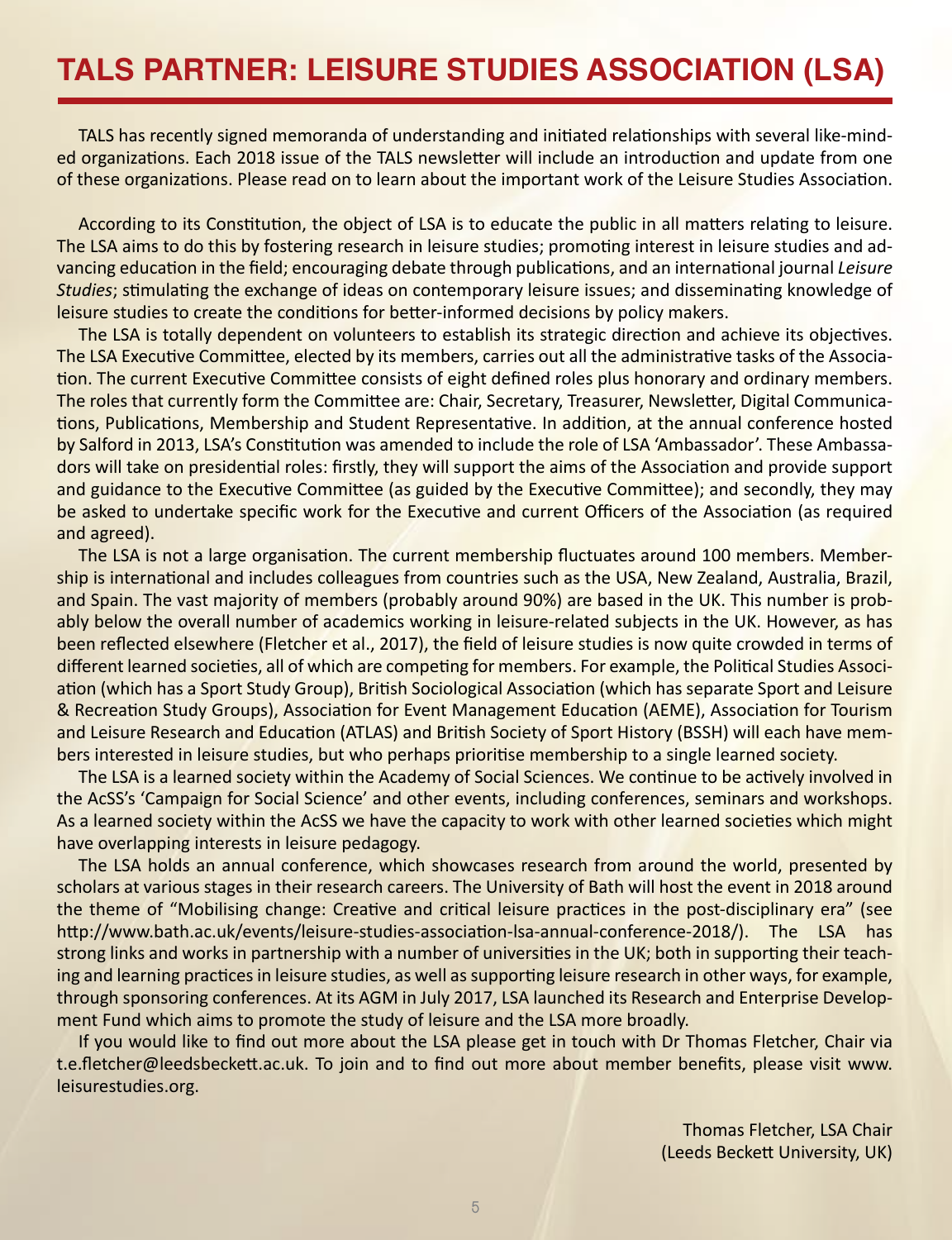## **TALS CONFERENCE RECAP**

The 2018 TALS Conference on Research and Teaching was a great success! Record attendance, record learning, and record fun!



Katherine Ann Jordan (Clemson University) being tutored in the art of DJing by Rob Swift of the New School in NYC.



Callie Spencer Schultz (Western Carolina University) and her colleagues presented about teaching social justice from a position of privilege.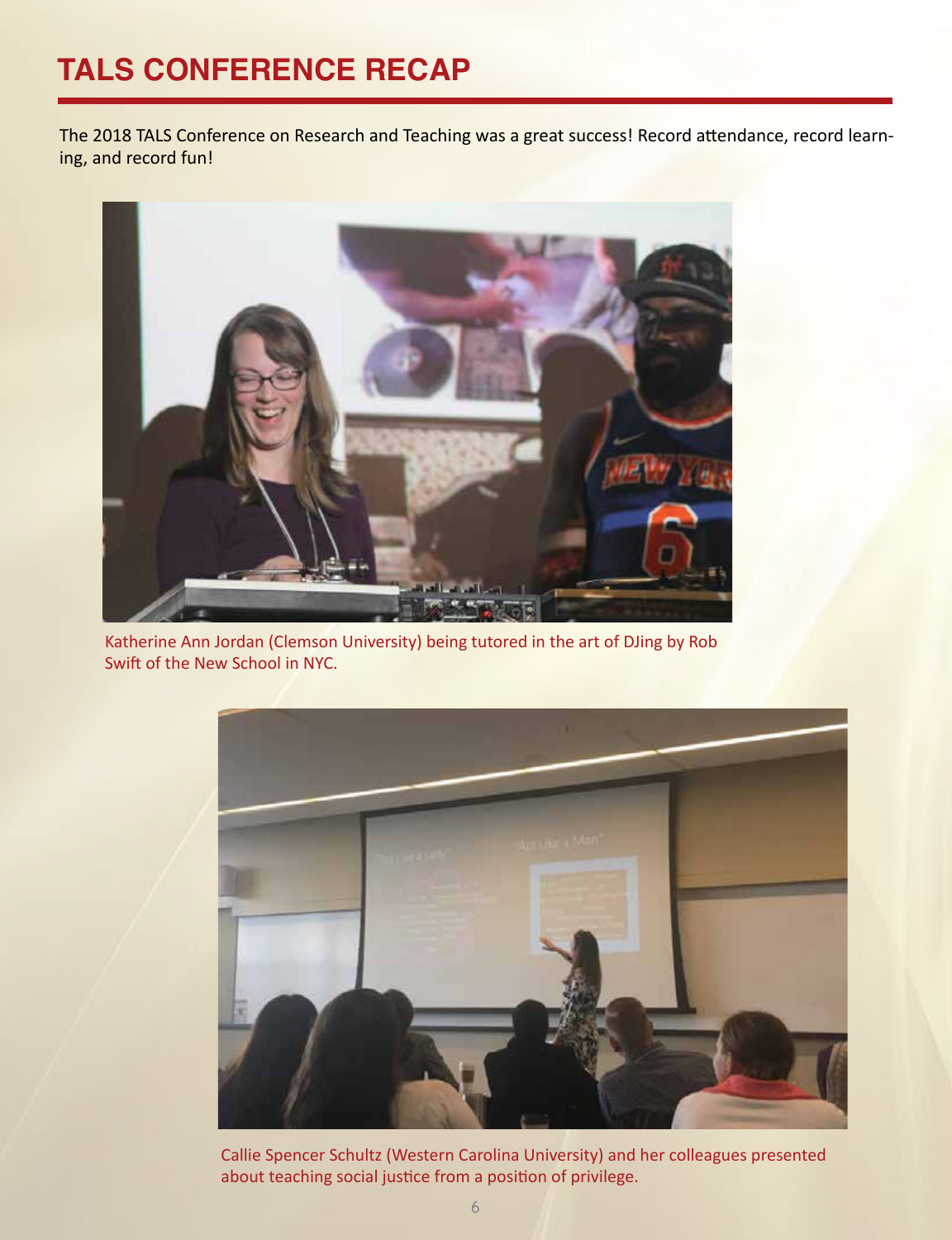

Hongping Zhang (University of Florida) shares her research on the leisure engagement of Chinese international students at the poster session



Panelists Ingrid Schneider, Heather Gibson, Corey Johnson, Rasul Mowatt, and Marcia Jean Carter shared their wealth of experience and answered questions about publishing leisure research.